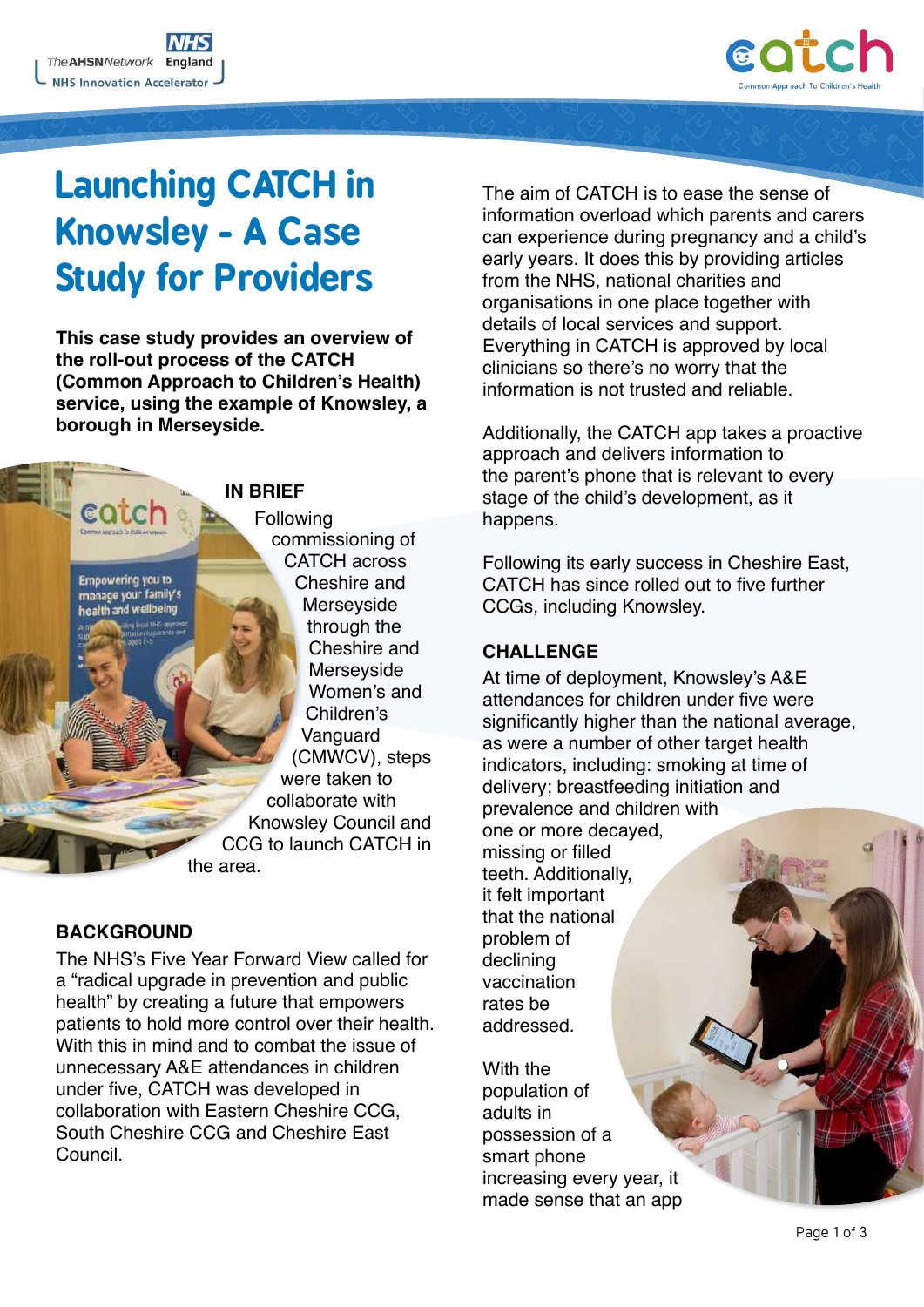

could be helpful in reaching a good proportion of parents and carers in order to deliver relevant health information addressing these challenges.

As health professionals are often very busy individuals it was vital that any roll out not be invasive and fit in with existing roles.

#### **SOLUTION AND IMPLEMENTATION**

As CATCH already provided information across the aforementioned challenging areas, it felt like a good fit for Knowsley. Following discussions with Public Health, CATCH was launched in Knowsley in March 2018.

A multi-phased deployment process was identified as a result of CATCH's roll-out across Eastern Cheshire.

#### **SYSTEM ENGAGEMENT**

**Phase One** was to meet with both Public Health and the CCG to pinpoint relevant teams and boards through which to promote CATCH. A local GP, Dr. Victoria Hoyle, was also identified to approve Knowsley content via the CATCH "Article Viewer". Dr. Hoyle regularly approves content and finds the process simple.

### **CLINICIAN FEEDBACK**

*"The approval process for CATCH is very straightforward and easy to navigate. I'd describe my IT skills as "basic" but I found this really userfriendly. (…) I found the whole experience enjoyable and it's a good way to refresh clinical knowledge and increase CPD reading points." -* **Dr Victoria Hoyle, Knowsley GP**

### **PROFESSIONAL ENGAGEMENT**

**Phase Two** involved face to face engagement with local professionals and began in April 2018. Initial contact was made with Early Years and Children's Centres who were eager to recommend the app to parents. Children's Centres in Knowsley work with Health Visitors to provide sessions on managing minor illnesses in children and professionals saw CATCH as a useful tool to complement the service by allowing parents to look at relevant advice at home after sessions.

## **FEEDBACK FROM CHILDREN'S CENTRES**

**"***CATCH is the perfect tool for supporting brief conversations, group sessions and targeted support for families as it is easy to use, free and has specific information for our area. Most importantly though, families can use the app at any time – day or night so we can feel confident that they have somewhere to turn if needed."* **- Lucy Marsden, Health Lead**

The CATCH team also engaged with local leisure centres, hospital midwives and children's nurses, health visitors, therapists, family nurse partnership and libraries as well as the operational lead and quality matron for North West Boroughs Healthcare. All professionals received flyers and/ or CATCH business cards to support their recommendations to parents.

### **PUBLIC ENGAGEMENT**

Finally, **Phase Three** consisted of target engagement across the area. CATCH held a presence at Knowsley's "Feel Good Festival", where a Health Promoter was able to answer any questions and hand out flyers to prospective users. This was an event well